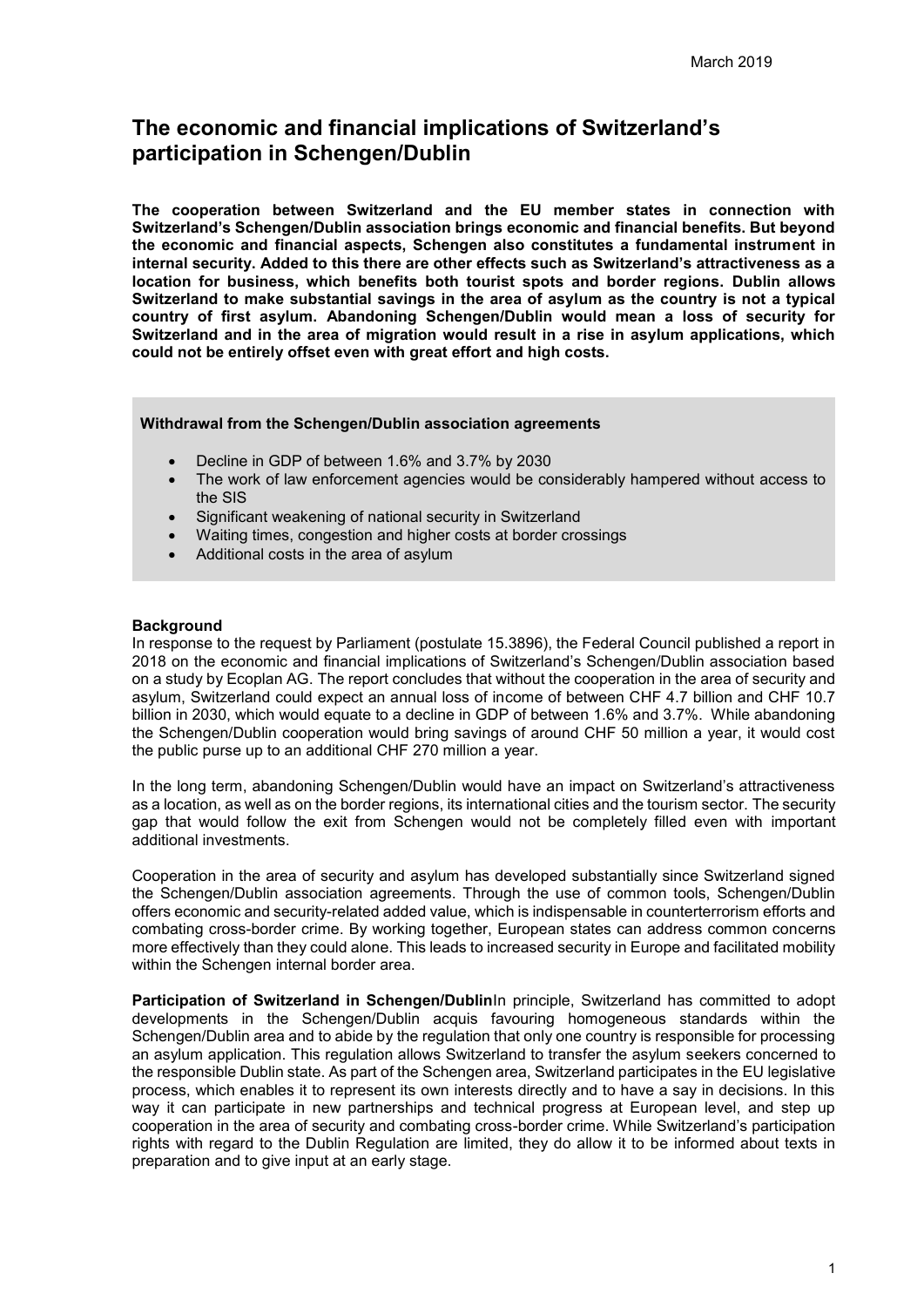If Switzerland does not transpose such developments into its domestic law, both Switzerland's association agreements with the Schengen and Dublin states would lapse, unless the Joint Committee decides otherwise within 90 days. This committee is made up of representatives of Switzerland, the EU Commission and all EU member states. The decision as to whether to pursue the cooperation would have to be unanimous. These contractual provisions have never been applied to date.

## **Border controls**

Through Schengen cooperation in the field of border controls, identity checks at internal borders in the Schengen area were abolished and checks on external Schengen borders (in Switzerland these are located at airports) were stepped up. This allows border traffic to remain fluid, which is particularly important for border regions with a high number of border crossings (Basel, Geneva and Ticino). At the same time, the enhanced checks at external Schengen borders increase security within Europe. As Switzerland is not a member of the customs union, customs checks continue to be carried out.

If Schengen were abandoned, Switzerland's national border would become an external Schengen border. This would require its neighbours to conduct systematic identity checks on persons crossing the Swiss border to enter or leave the country. The introduction of checks would have far-reaching economic consequences for Switzerland and its neighbouring countries. It would lead to delays in road and rail traffic, which would affect the over 1.7 million people and 1.2 million vehicles that cross the Swiss border every day. Even local rail traffic would no longer be possible in its current form. The consequences would disproportionately affect border regions such as Basel, Geneva and Ticino.

## **Visa regulations**

The Schengen visa allows travellers and tourists to spend 90 days within a 180-day period in the Schengen zone with a single visa. Thanks to the Visa Information System (VIS), Switzerland can be represented by other Schengen states at locations where it does not have a consular post, which means it can expand its visa services without any additional costs.

The Schengen visa also means lower costs and a less time-consuming process for travellers and tourists, which adds to Switzerland's appeal as a tourist destination and location for business. Particularly for cities such as Geneva which are home to the head offices of many international organisations, the common visa regime is key. Switzerland benefits from Europe-wide freedom of movement, while Europe is dependent on joint cooperation with Switzerland on account of the country's important role as a transit country.

While some degree of freedom of travel would be granted through freedom of movement in the absence of Schengen, this would be severely restricted for third country nationals. In addition, travellers and tourists who are not only visiting Switzerland but also a number of other European countries, may be put off making a detour to Switzerland. Visa application offices and visa service providers would disappear in locations with lower demand for visas, or would face disproportionately high costs. Depending on the alternative solutions, the number of visas issued to travellers from countries requiring visas could decline by between 15% and 40%, which would result in financial losses of CHF 200 - 530 million.

#### **Police cooperation**

Through its police cooperation, Switzerland participates in the Schengen Information System (SIS), which, with over 75 million entries, is indispensable for Swiss police work. The system allows crossborder search warrants (for persons, cars, weapons or passports) to be issued throughout the whole Schengen area in a very short space of time. The SIS plays a key role in ensuring national and Europewide security. More than 4,000 arrests have been made thanks to information from the SIS since 2009.

Without Schengen, Swiss law enforcement agencies would no longer have access to the SIS. Admittedly, bilateral police cooperation would continue to exist, as would collaboration through Europol and Interpol, but even with the necessary increase in staff and material resources - particularly within the Federal Police, Cantonal Police and Swiss Border Guard - this could only approximate the level of security guaranteed under Schengen.